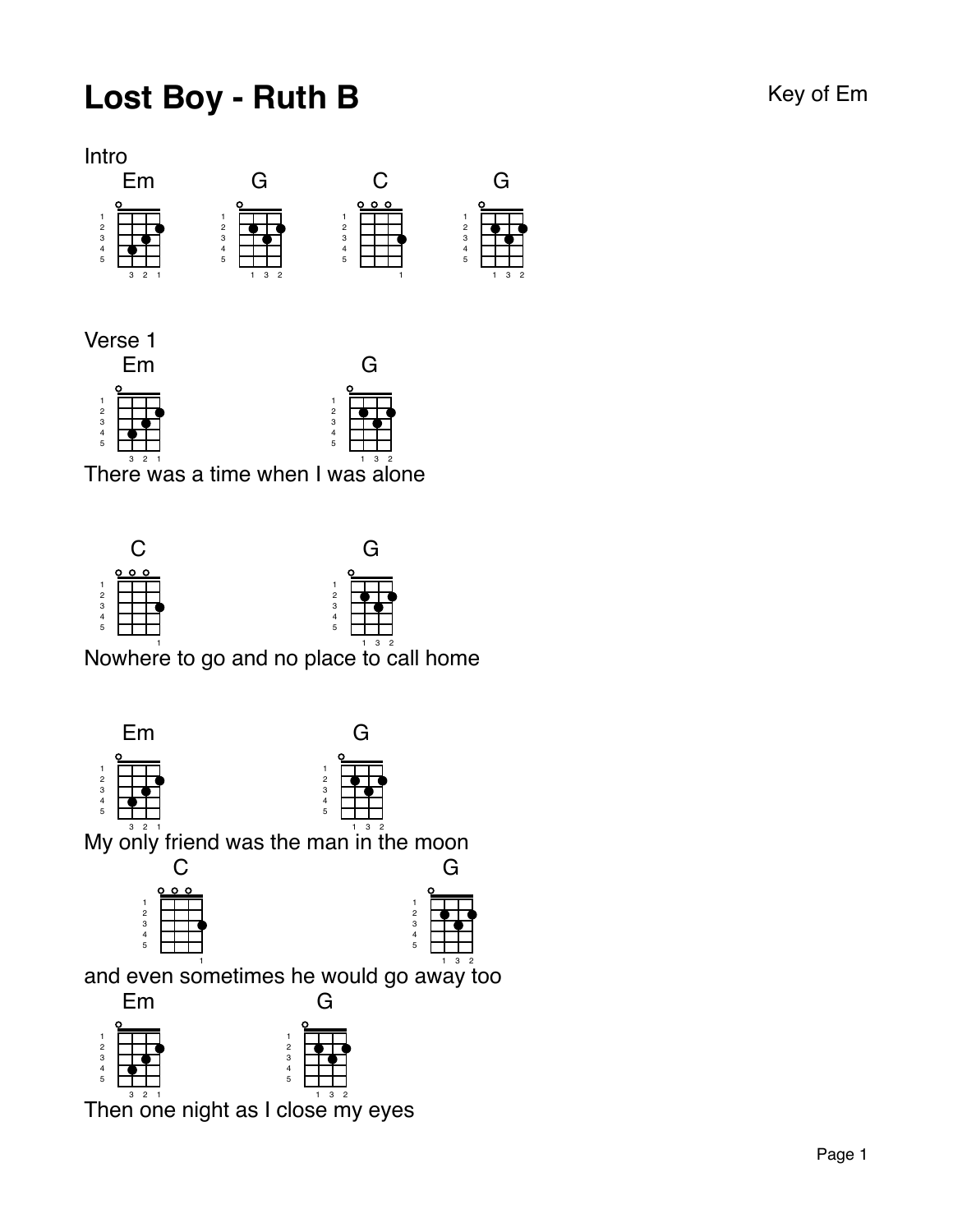

I saw a shadow flying nigh

Em



3 2 1 he came to me



with the swe $\stackrel{\scriptscriptstyle\mathsf{def}}{\mathsf{es}}\stackrel{\scriptscriptstyle\mathsf{def}}{\mathsf{small}}$ 





G

told me ne wanted to talk for awhile



He said Peter Pan that's what they call me.





And ever since that day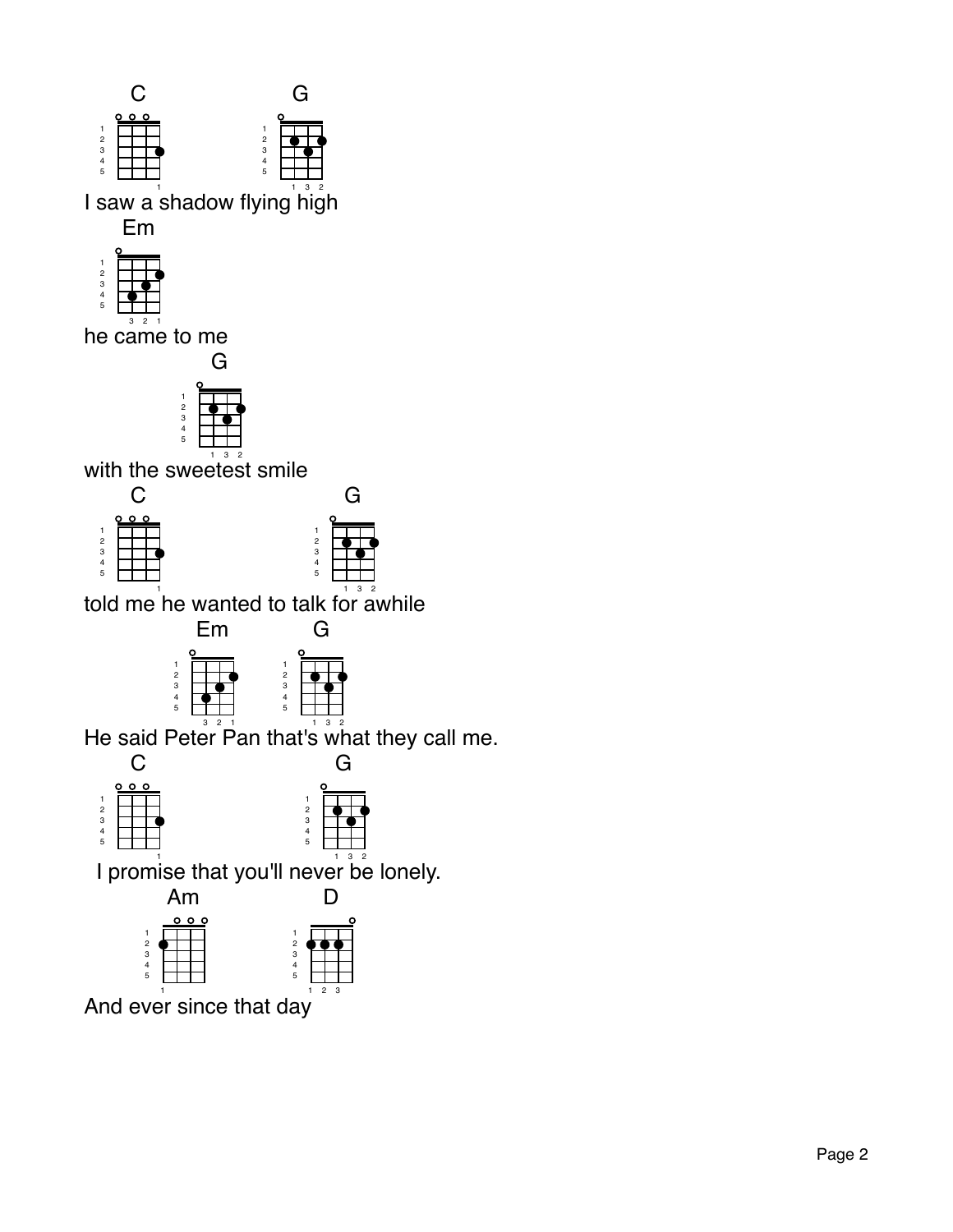

And lost boys like me are free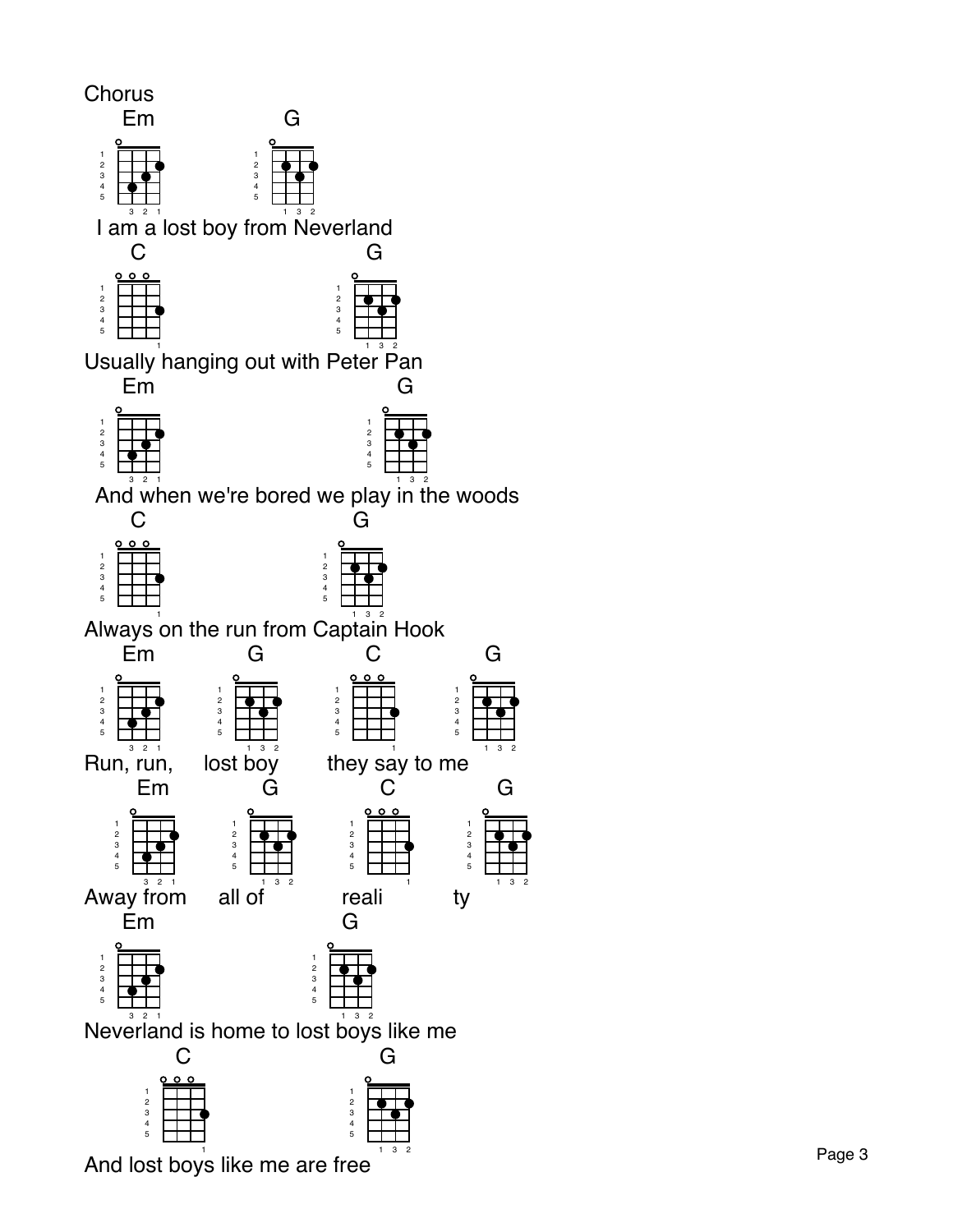Verse 2

## Em

| 2<br>3 |   |   |  |
|--------|---|---|--|
|        |   |   |  |
| 4<br>5 |   |   |  |
|        |   |   |  |
|        | 3 | 2 |  |



He sprinkled me in pixie dust and told me to believe

G

| 000 |  |
|-----|--|
|     |  |
|     |  |
|     |  |

Believe in him, and believe in me





G

 ${\rm T}$ ogether $\stackrel{\circ}{{\rm w}}$ e will fly away in a  $\stackrel{\circ}{{\rm c}}$ lo $\stackrel{\circ}{{\rm u}}$ d of green



To your beautiful destiny<sup>®</sup>





As we soared above the town that never loved me



Soon enough we reached Neverland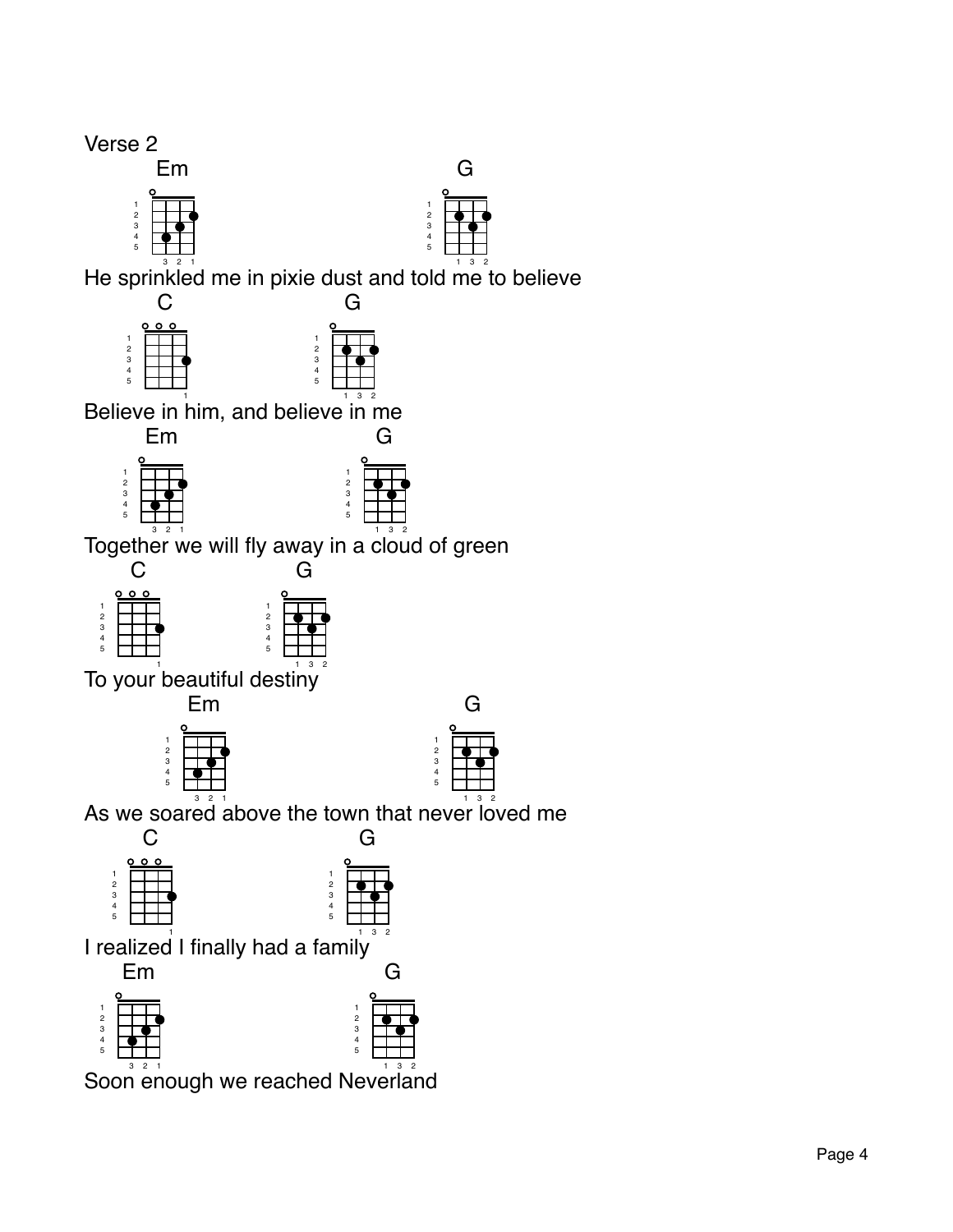

And ever since that day

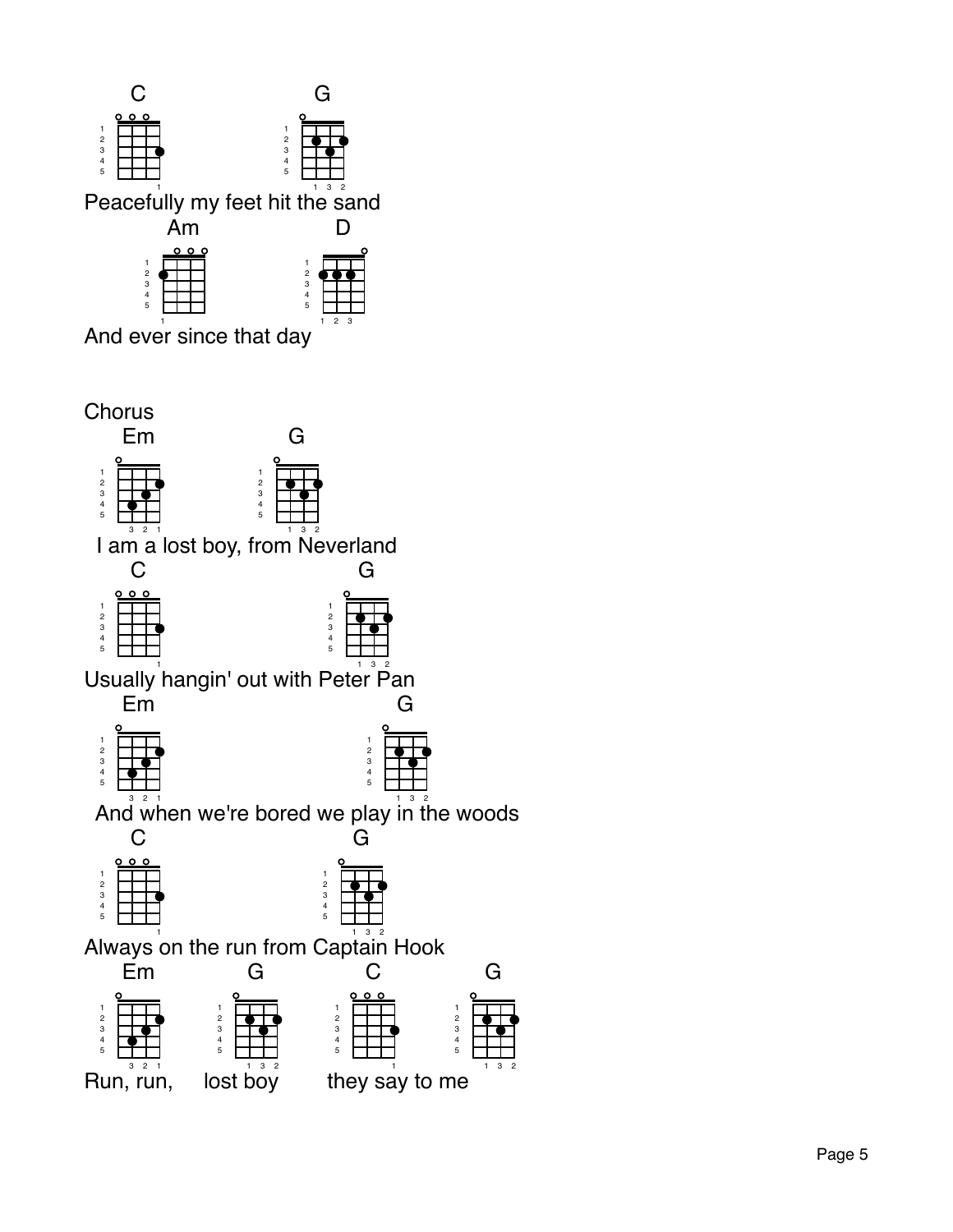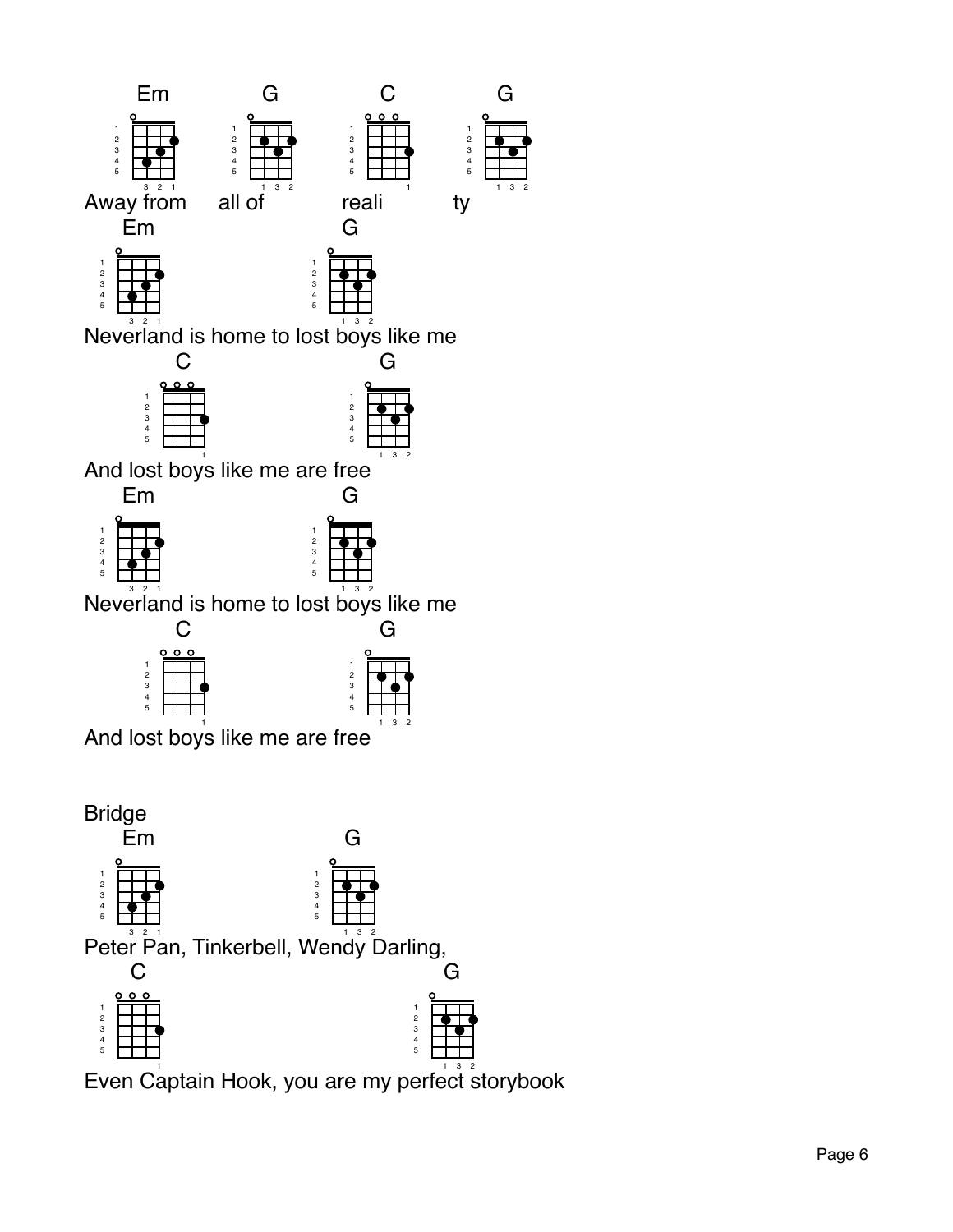

 

3 2

Forever a lost boy at last

5

| Am            |                |
|---------------|----------------|
| <u>。。。</u>    | r              |
| 1             | 1              |
| $\frac{2}{3}$ | $\overline{c}$ |
|               | $\overline{3}$ |
| 4             |                |
| 5             | 5              |
|               | 3<br>2         |

And for 1 always I will s ay



Always on the run from Captain Hook